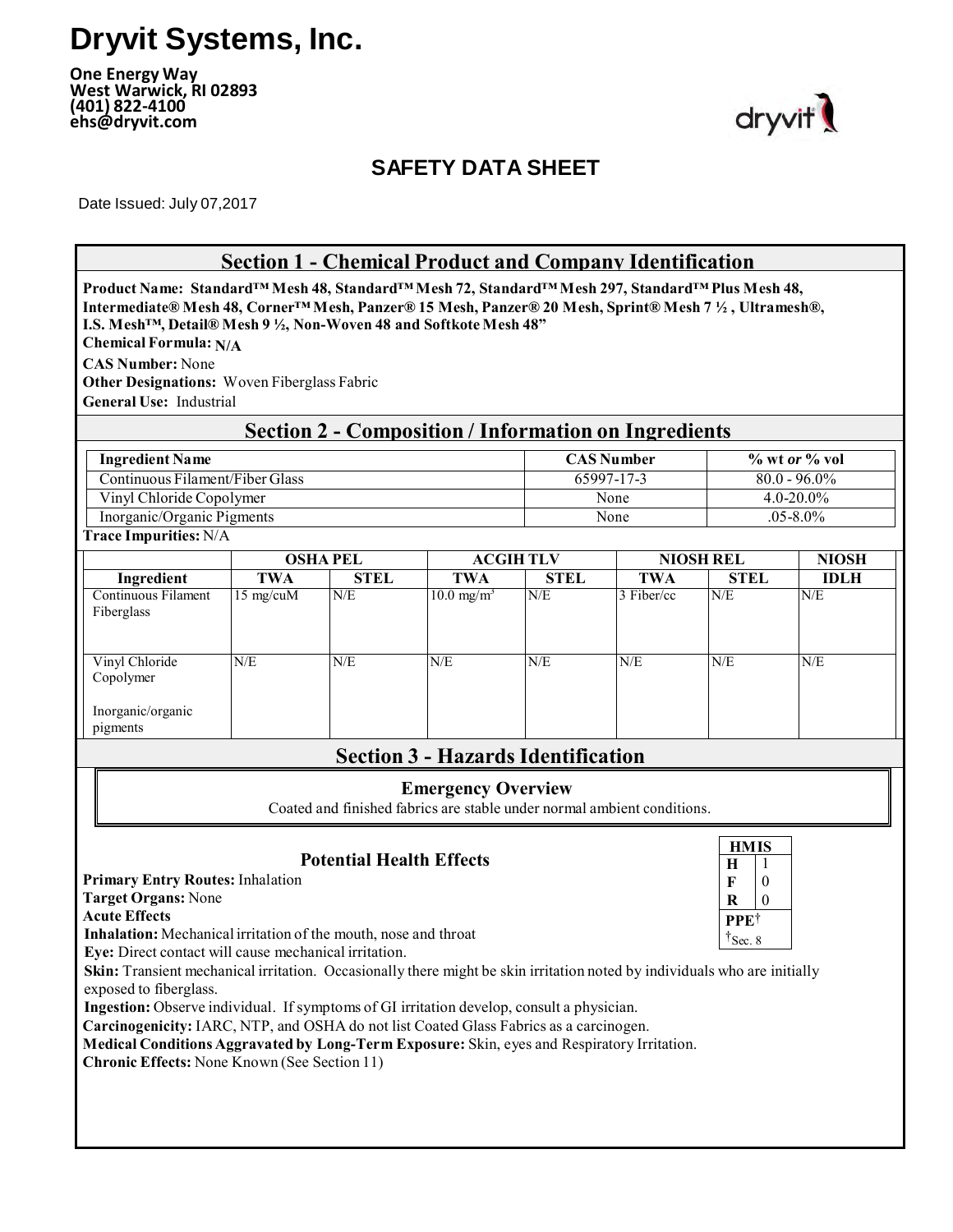#### **SDS Revision: 2017 Section 4 - First Aid Measures Inhalation:** Remove to fresh air; drink water to clear throat and blow nose to expel fibers. **Eye Contact:** Flush with water for15 minutes; get medical attention if irritation persists. **Skin Contact:** Wash with soap and water **Ingestion:** Consult a physician if G.I. irritation exists. *After first aid, get appropriate in-plant, paramedic, or community medicalsupport.* **Note to Physicians: N/A Special Precautions/Procedures:** None **Section 5 - Fire-Fighting Measures Flash Point:** None **Flash Point Method:** N/A **Burning Rate:** None **Auto-ignition Temperature:** None **LEL:** None **UEL:** None **Flammability Classification:** Non-flammable NFPA 0  $1 \times 0$ — **Extinguishing Media:** Water is the best extinguishing media. Or use that which is appropriate for the surrounding area. **Unusual Fire or Explosion Hazards:** None **Hazardous Combustion Products:** Any sizing, binders or coatings on the fiberglass fabric might form hazardous decomposition products during a sustained fire. Follow fire-fighting procedures and use proper fire-fighting equipment. **Fire-Fighting Instructions:** Do not release runoff from fire control methods to sewers or waterways. **Fire-Fighting Equipment:** Because fire may produce toxic thermal decomposition products, wear a self-contained breathing apparatus(SCBA) with a full face-piece operated in pressure-demand or positive-pressure mode. **Section 6 - Accidental Release Measures Spill /Leak Procedures:** Prevent the spread of fiberglass dust and avoid dust generation conditions. Vacuum clean dusts and fiber. If sweeping is necessary, use a dust suppressant. Those involved in the clean up of fiberglass should use appropriate personal protective equipment. See Section 8. **Containment:** N/A **Regulatory Requirements:** Follow applicable OSHA regulations(29 CFR 1910.120). **Section 7 - Handling and Storage Handling Precautions:** Handle properly to prevent the spread of fiberglass dust or fibers. **Storage Requirements:** Store in proper containersto prevent the spread of dusts and fibers. Low humidity levels will increase the spread of dusts and fibers. **Regulatory Requirements:** Keep airborne dusts and fiber concentrations below regulatory levels. **Section 8 - Exposure Controls / Personal Protection Engineering Controls:** None **Ventilation:** Provide general or local exhaust ventilation systems to maintain airborne dust or fiber concentrations below OSHA PELs (Sec. 2). Local exhaust ventilation is preferred because it prevents contaminant dispersion into the work area by controlling it at its source. **Respiratory Protection:** Where airborne dusts or fibers exceed the TLV, use NIOSH approved respirator to protect against nuisance dusts. Seek professional advice prior to respirator selection and use. Follow OSHA respirator regulations (29 CFR 1910.134) and, if necessary, wear a NIOSH-approved respirator. Select respirator based on its suitability to provide adequate worker protection for given working conditions and levels of airborne contamination. **Protective Clothing/Equipment:** If necessary wear protective gloves or use barrier cream to protect against any mechanical irritation. Eye protection is not required unless fiber levels might cause mechanical irritation of the eyes or local regulations require the use of eye protection. Goggles should then be used. Other protective clothing is not required. **Safety Stations:** Make emergency eyewash stations, safety/quick-drench showers, and washing facilities available in work area.

**Contaminated Equipment:** Separate contaminated work clothes from street clothes. Launder before reuse. Remove this material from your shoes and clean personal protective equipment.

**Comments:** Never eat, drink, or smoke in work areas. Practice good personal hygiene after using this material, especially before eating, drinking, smoking, using the toilet, or applying cosmetics. Wash hands after handling this material.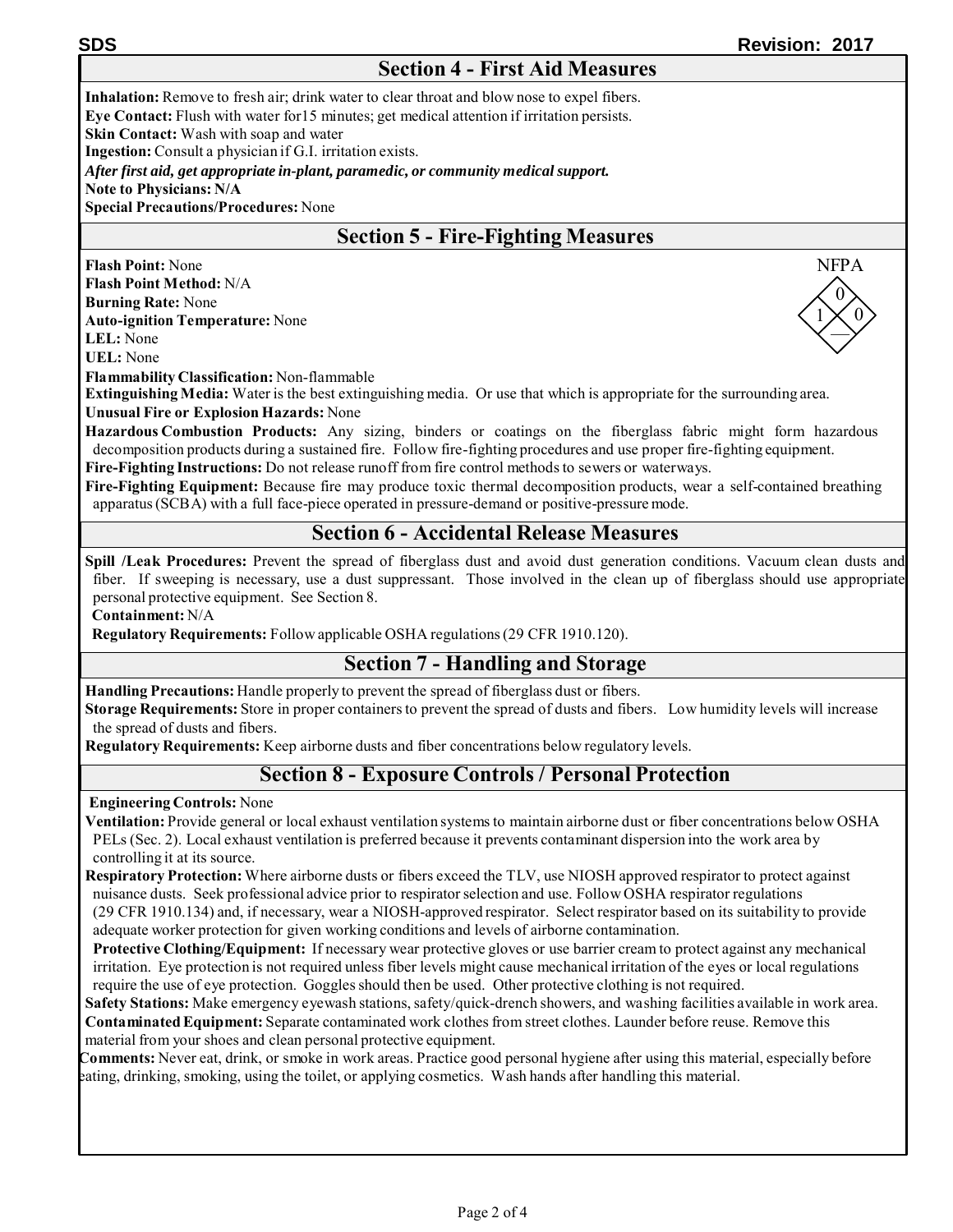# **Section 9 - Physical and Chemical Properties**

**Physical State:** Woven fiberglass fabric **Appearance and Odor:** no discernible odor **Odor Threshold:** N/A **Vapor Pressure:** None **Vapor Density (A60 ir=1):** N/A **Formula Weight:** None **Density:** N/A **Specific Gravity (H2O=1, at 4** °**C):** N/A **pH:** 6-8 (In water)

**Water Solubility:** Not soluble **Other Solubility's:** N/A **Boiling Point:** N/A **Freezing/Melting Point:** 800 Deg. C. **Viscosity:** N/A **Refractive Index:** N/A **Surface Tension:** N/A **% Volatile:** 0% **Evaporation Rate:** N/A

# **Section 10 - Stability and Reactivity**

**Stability:** Dryvit Systems, Inc. Coated Glass Fabric is stable at room temperature in closed containers under normal storage and handling conditions.

**Polymerization:** Hazardous polymerization cannot occur.

**Chemical Incompatibilities:** None

**Conditionsto Avoid:** None

**Hazardous Decomposition Products:** Thermal oxidative decomposition of Dryvit Systems, Inc. Coated Glass Fabrics can produce oxides of

carbon, CO, CO2, and hydrocarbons.

## **Section 11- Toxicological Information**

#### **Toxicity Data: \***

**Fiber Toxicity**: Glass Fiber diameter determines whether the fiber is respirable. NOISH has determined that man-made mineral fibers with diameters equal or greater than 3.5 microns are non-respirable. Respirable fibers will penetrate deep into the lungs. All E-glass continuous filament fiberglass has a fiber diameter larger than 3.5 microns and therefore are nonrespirable.

**Carcinogenicity:** The following organizations have found that the continuous fiberglass filaments are not considered to be carcinogenic based on human and animal tests conduced within the last 10 years.

Internal Agency for Research on Cancer- IARC

American Conference of Governmental Industrial Hygienists – ACGIH

Occupational Safety and Health Administration - OSHA National Toxicity Program NTP 7<sup>th</sup> Annual Report on Carcinogens.

# **Section 12 - Ecological Information**

Fiberglass Fabric, cleaned or finished is considered to be an inert solid waste and will not cause harm to the environment if spilled or released. This product is not manufactured with, or does not contain and Ozone Depleting Chemicals.

# **Section 13 - Disposal Considerations**

**Disposal:** Contact your supplier or a licensed contractor for detailed recommendations. Followapplicable Federal, state, and local regulations.

**Disposal Regulatory Requirements:** N/A **Container Cleaning and Disposal:** N/A